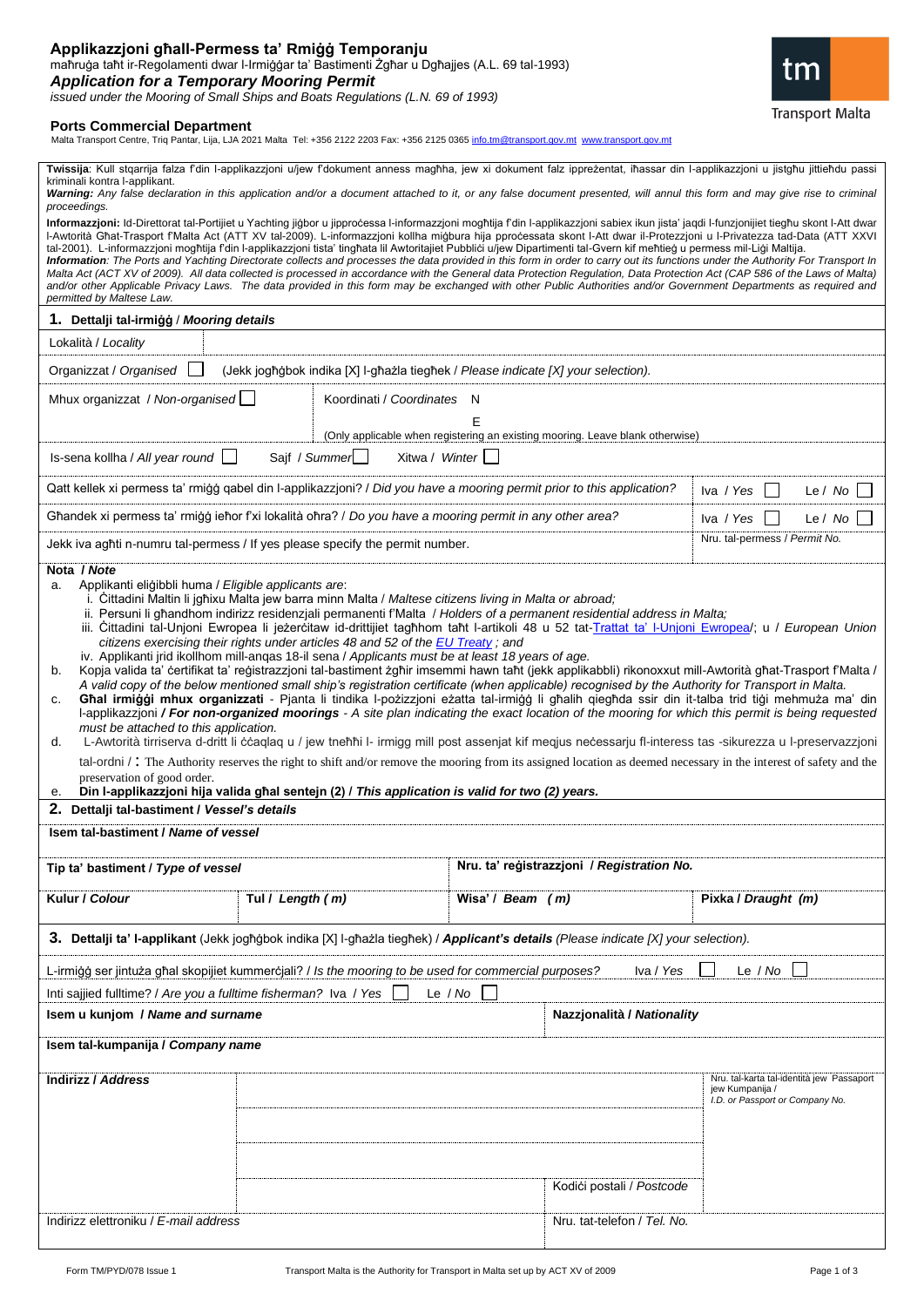

**Ports Commercial Department**<br>Malta Transport Centre, Triq Pantar, Lija, LJA 2021 Malta Tel: +356 2122 2203 Fax: +356 2125 0365 <u>info.tm@transport.gov.mt\_www.transport.gov.m</u>t

| ehmeż ma' din il-formola.                                      | Numru totali tas-sidien attwali tal-bastiment / Total number of vessel's present owners<br>Niżżel id-dettalji ta' kull wiehed mis-sidien attwali f'sezzjoni 4 hawn wara. Jekk hemm aktar minn erba' (4) sidien, niżżel id-dettalji fuq karta ohra u<br>Please enter the details of every present owner in section 4 overleaf. If there are more than four (4) owners please enter the details on a separate |                             |                                                                                                 |  |  |  |
|----------------------------------------------------------------|-------------------------------------------------------------------------------------------------------------------------------------------------------------------------------------------------------------------------------------------------------------------------------------------------------------------------------------------------------------------------------------------------------------|-----------------------------|-------------------------------------------------------------------------------------------------|--|--|--|
| sheet and attach.<br>4. Sidien ohrajn / Other owners           |                                                                                                                                                                                                                                                                                                                                                                                                             |                             |                                                                                                 |  |  |  |
| Isem u kunjom / Name and surname                               |                                                                                                                                                                                                                                                                                                                                                                                                             | Nazzjonalità / Nationality  |                                                                                                 |  |  |  |
| Isem tal-kumpanija / Company name                              |                                                                                                                                                                                                                                                                                                                                                                                                             |                             |                                                                                                 |  |  |  |
| <b>Indirizz / Address</b>                                      |                                                                                                                                                                                                                                                                                                                                                                                                             |                             | Nru. tal-karta tal-identità jew Passaport<br>jew Kumpanija /<br>I.D. or Passport or Company No. |  |  |  |
|                                                                |                                                                                                                                                                                                                                                                                                                                                                                                             | Kodići postali / Postcode   |                                                                                                 |  |  |  |
| Indirizz elettroniku / E-mail address                          |                                                                                                                                                                                                                                                                                                                                                                                                             | Nru. tat-telefon / Tel. No. |                                                                                                 |  |  |  |
| Isem u kunjom / Name and surname<br>Nazzjonalità / Nationality |                                                                                                                                                                                                                                                                                                                                                                                                             |                             |                                                                                                 |  |  |  |
| Isem tal-kumpanija / Company name                              |                                                                                                                                                                                                                                                                                                                                                                                                             |                             |                                                                                                 |  |  |  |
| <b>Indirizz / Address</b>                                      |                                                                                                                                                                                                                                                                                                                                                                                                             |                             | Nru. tal-karta tal-identità jew Passaport<br>jew Kumpanija /<br>I.D. or Passport or Company No. |  |  |  |
|                                                                |                                                                                                                                                                                                                                                                                                                                                                                                             | Kodići postali / Postcode   |                                                                                                 |  |  |  |
| Indirizz elettroniku / E-mail address                          |                                                                                                                                                                                                                                                                                                                                                                                                             | Nru. tat-telefon / Tel. No. |                                                                                                 |  |  |  |
| Isem u kunjom / Name and surname                               |                                                                                                                                                                                                                                                                                                                                                                                                             | Nazzjonalità / Nationality  |                                                                                                 |  |  |  |
| Isem tal-kumpanija / Company name                              |                                                                                                                                                                                                                                                                                                                                                                                                             |                             |                                                                                                 |  |  |  |
| <b>Indirizz / Address</b>                                      |                                                                                                                                                                                                                                                                                                                                                                                                             | Kodići postali / Postcode   | Nru. tal-karta tal-identità jew Passaport<br>jew Kumpanija /<br>I.D. or Passport or Company No. |  |  |  |
| Indirizz elettroniku / E-mail address                          |                                                                                                                                                                                                                                                                                                                                                                                                             | Nru. tat-telefon / Tel. No. |                                                                                                 |  |  |  |